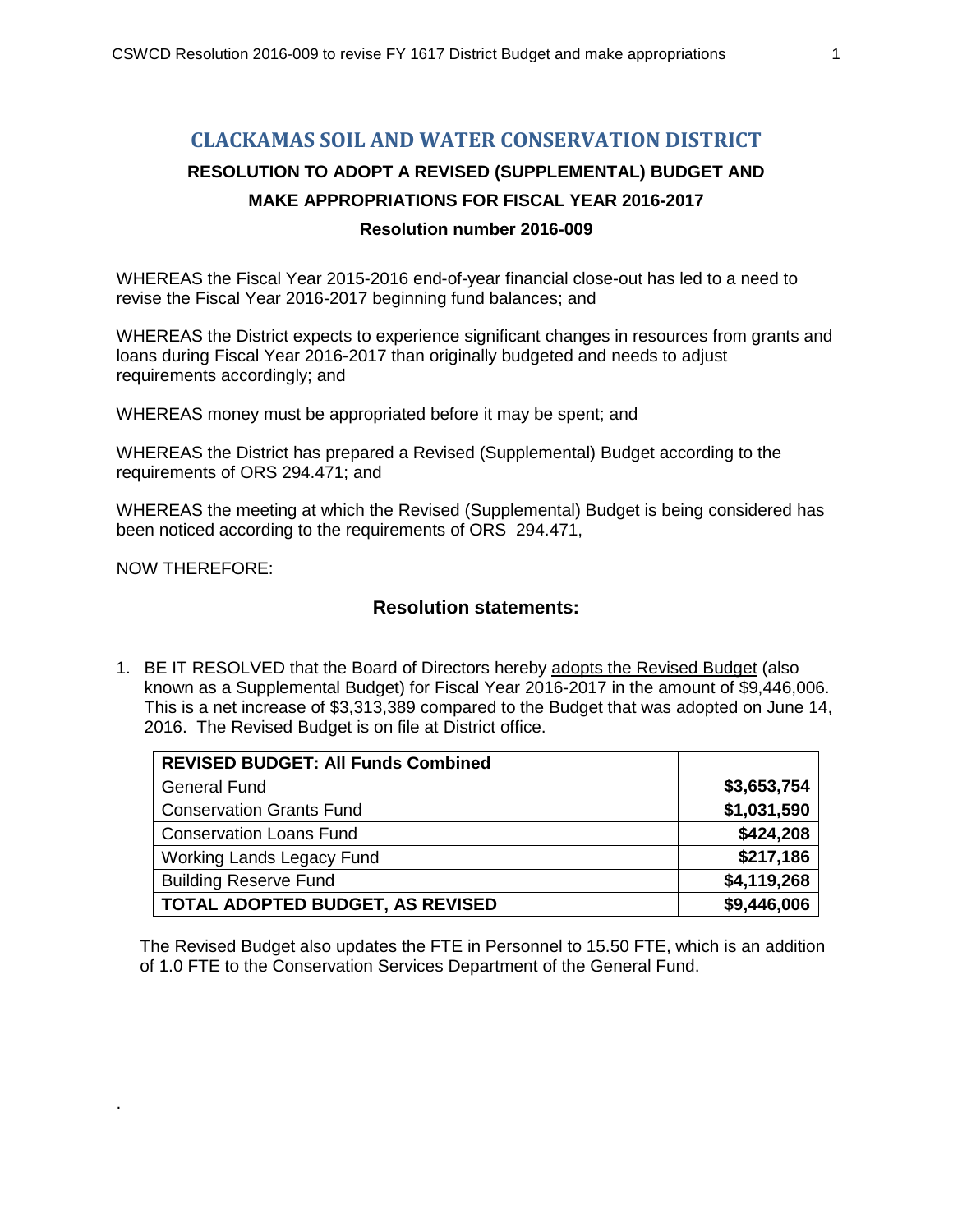2. BE IT RESOLVED that the amount shown below is hereby appropriated in the Revised Budget for the Fiscal Year beginning July 1, 2016, for the following purposes. The total appropriation of all funds combined is \$4,034,548.

| <b>General Fund Total Appropriation, as revised</b>             |             |
|-----------------------------------------------------------------|-------------|
| <b>District Operations Dept.</b>                                | \$589,548   |
| <b>Conservation Services Dept.</b>                              | \$1,326,796 |
| Land Management Dept.                                           | \$61,250    |
| Not allocated to organizational unit or program:                |             |
| <b>Transfers out</b>                                            | \$517,882   |
| General Fund total appropriation, as revised                    | \$2,495,476 |
|                                                                 |             |
| <b>Conservation Grants Fund Total Appropriation, as revised</b> |             |
| <b>Special Payments</b>                                         | \$552,904   |
| <b>Conservation Services</b>                                    | \$314,882   |
| <b>Transfers out</b>                                            | \$134,000   |
| <b>Conservation Grants Fund total appropriation, as revised</b> | \$1,001,786 |
|                                                                 |             |
| <b>Conservation Loans Fund Total Appropriation, as revised</b>  |             |
| <b>Special Payments</b>                                         | \$282,000   |
| <b>Conservation Loans Fund total appropriation, as revised</b>  | \$282,000   |
|                                                                 |             |
| Working Lands Legacy Fund Total Appropriation, as revised       |             |
| Land Management                                                 | \$85,286    |
| Working Lands Legacy Fund total appropriation, as revised       | \$85,286    |
|                                                                 |             |
| <b>Building Reserve Fund Total Appropriation, as revised</b>    |             |
| <b>District Operations</b>                                      | \$170,000   |
| <b>Building Reserve Fund total appropriation, as revised</b>    | \$170,000   |
|                                                                 |             |
| Total Appropriations as revised, All Funds*                     | \$4,034,548 |
| Total Unappropriated and Reserve Amounts as revised, All Funds  | \$5,411,458 |
|                                                                 |             |
| TOTAL ADOPTED BUDGET, AS REVISED                                | \$9,446,006 |

*\* Explanation: The total appropriation amount does not equal the total amount of the adopted budget, because there are unappropriated ending fund balances and amounts reserved for future expenditure in the General Fund, the Conservation Grants Fund, the Conservation Loans Fund, the Working Lands Legacy Fund, and the Building Reserve Fund. Such amounts are not appropriated. This accounts for the difference.*

Note: The Revised Budget makes no change in the amount or classification of ad valorem property tax to be imposed by the District for FY 2016-2017.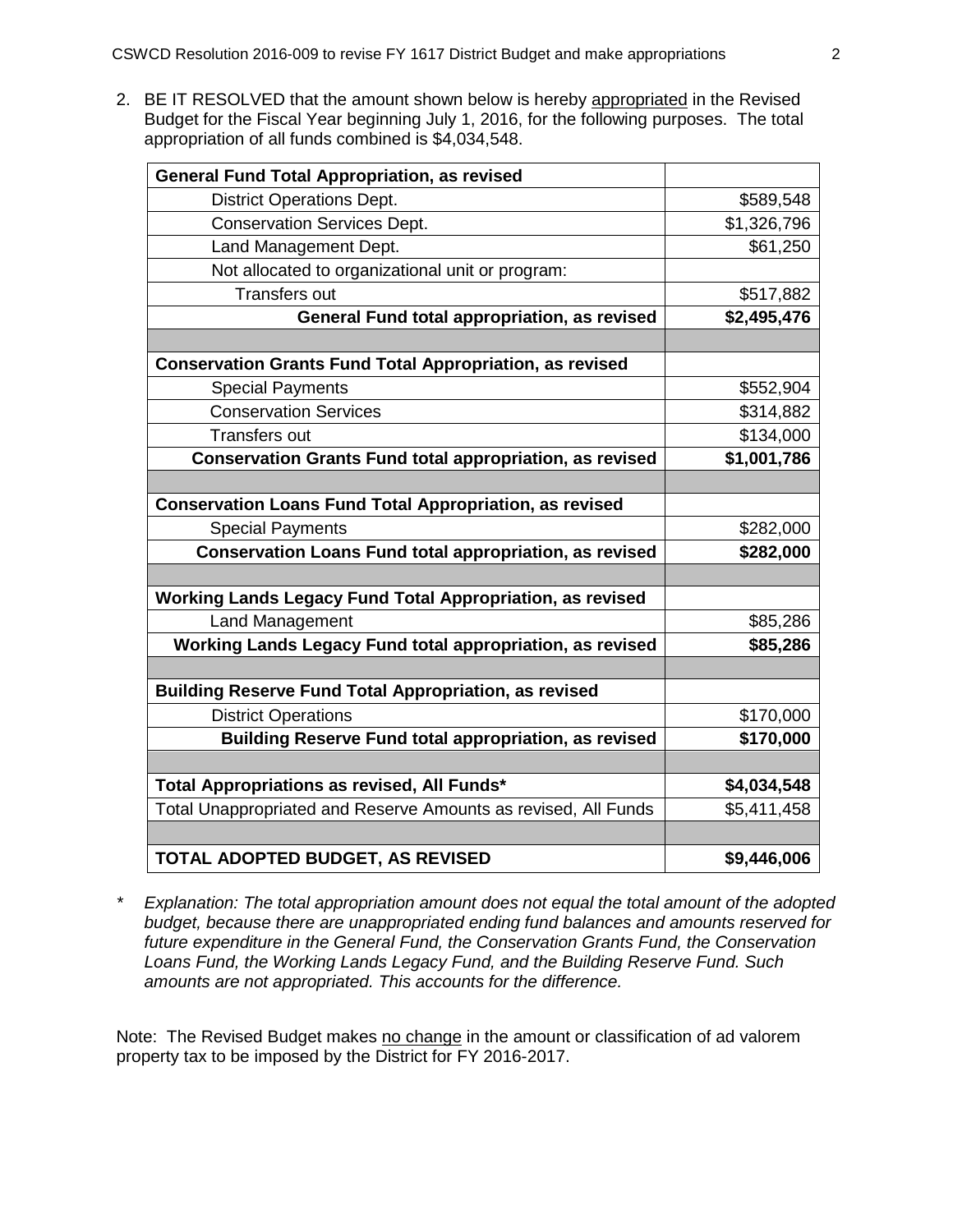The above resolution statements were approved and declared adopted by the Board of Directors at a public meeting of the Board held on September 20, 2016, at the Clackamas Soil and Water Conservation District office in Oregon City, Oregon, and duly noticed to the public.

\_\_\_\_\_\_\_\_\_\_\_\_\_\_\_\_\_\_\_\_\_\_\_\_\_\_\_\_\_\_\_\_\_\_\_\_\_\_\_\_\_\_ Secretary to the Board: Donald Guttridge

ATTESTED TO:

\_\_\_\_\_\_\_\_\_\_\_\_\_\_\_\_\_\_\_\_\_\_\_\_\_\_\_\_\_\_\_\_\_\_\_\_\_\_\_\_\_\_\_ Board Chair: Jeffrey Becker

**See next page for explanation of revisions**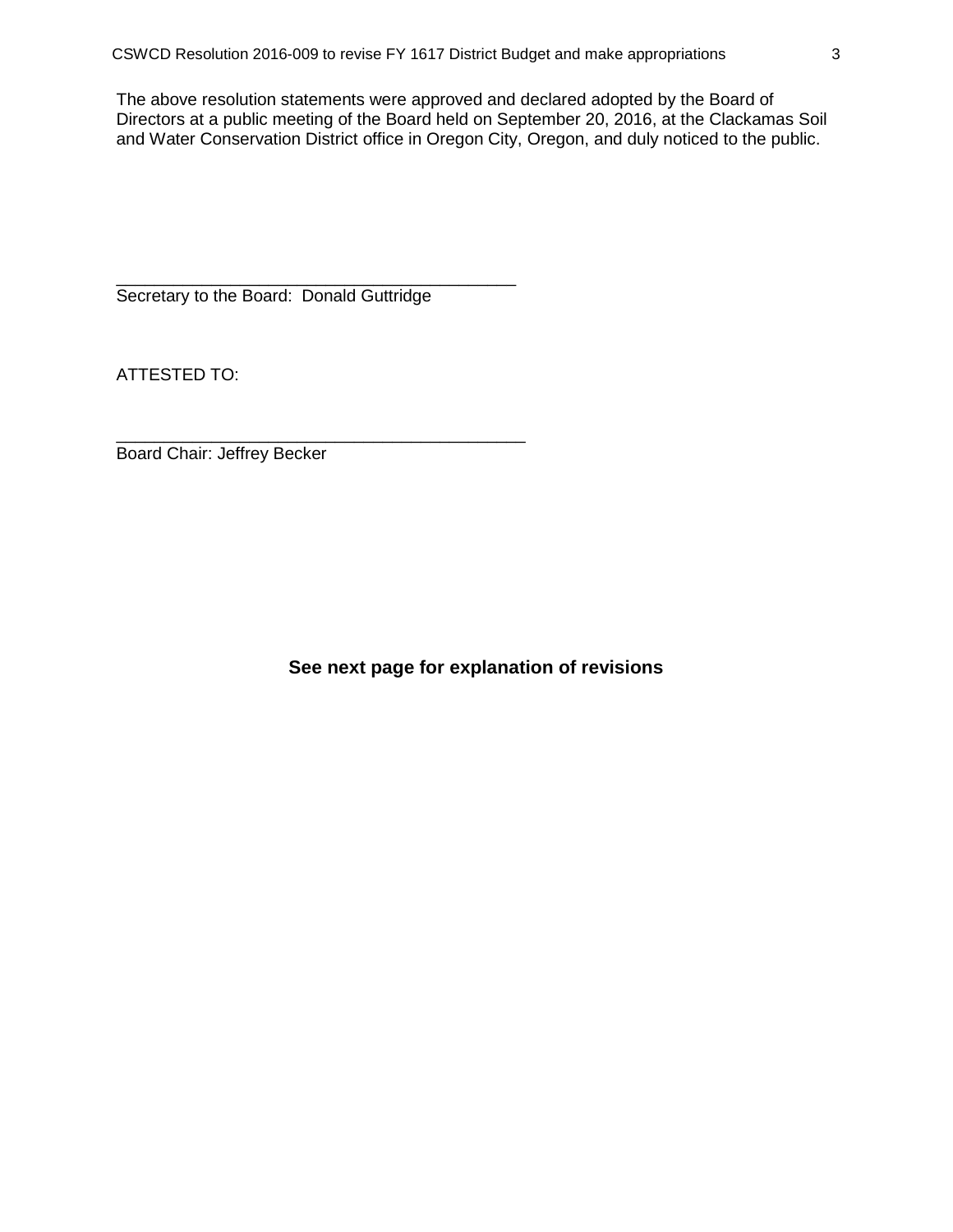| <b>SUMMARY of Budget Revisions: General Fund</b>                                                                                                                                                            |               |  |
|-------------------------------------------------------------------------------------------------------------------------------------------------------------------------------------------------------------|---------------|--|
| Reduction in beginning fund balance                                                                                                                                                                         | (\$37,351)    |  |
| Increase in revenue from partners                                                                                                                                                                           | \$3,450       |  |
| <b>Net Reduction in General Fund Resources</b>                                                                                                                                                              | (\$33,901)    |  |
| Increase in General Fund Requirements: Personnel Services                                                                                                                                                   | \$1,426       |  |
| Reduction in General Fund Requirements: Materials & Services                                                                                                                                                | \$82,817      |  |
| Increase in General Fund Requirements: Capital Outlay                                                                                                                                                       | \$9,987       |  |
| Increase in General Fund Requirements: Transfers to other funds<br>The money that is not transferred remains in the General Fund and is<br>added to Materials & Services, Capital Outlay, and Debt Service. | \$65,437      |  |
| Reduction in unappropriated ending fund balance                                                                                                                                                             | (\$9,184)     |  |
| Reduction in unappropriated reserved for future expenditure                                                                                                                                                 | \$18,750      |  |
| <b>Net Reduction in General Fund Requirements</b>                                                                                                                                                           | $($ \$33,901) |  |

## **Explanation of revisions to the adopted budget for FY 2016-2017:**

The reasons for these revisions in the General Fund are to update the anticipated resources, adjust departmental expenditures, and adjust transfers to the other funds to more accurately reflect the needs of those funds.

| <b>SUMMARY of Budget Revisions: Conservation Grants Fund</b>                    |           |  |
|---------------------------------------------------------------------------------|-----------|--|
| Increase in beginning fund balance                                              | \$77,878  |  |
| Increase in Transfers from the General Fund                                     | \$188,437 |  |
| Increase in revenue: Grants                                                     | \$2,830   |  |
| <b>Net Increase in Conservation Grants Fund Resources</b>                       | \$269,145 |  |
| Increase in expenses: Special payments: Grants and cost-share to<br>cooperators | \$207,604 |  |
| Increase in expenses: Special Payments: Grants to partners                      | \$35,300  |  |
| Increase in expenses: Conservation Svcs: Contracted services                    | \$15,000  |  |
| Addition of expenses: Conservation Svcs: Contracted services for CRISP          | \$95,882  |  |
| Reduction in unappropriated ending fund balance for Cons. Grants Fund           | \$84,641  |  |
| <b>Net Increase in Conservation Grants Fund Requirements</b>                    | \$269,145 |  |

The reasons for these revisions are to make additional project grant funds available to be spent in the Conservation Grants Fund and to respond to increased customer needs.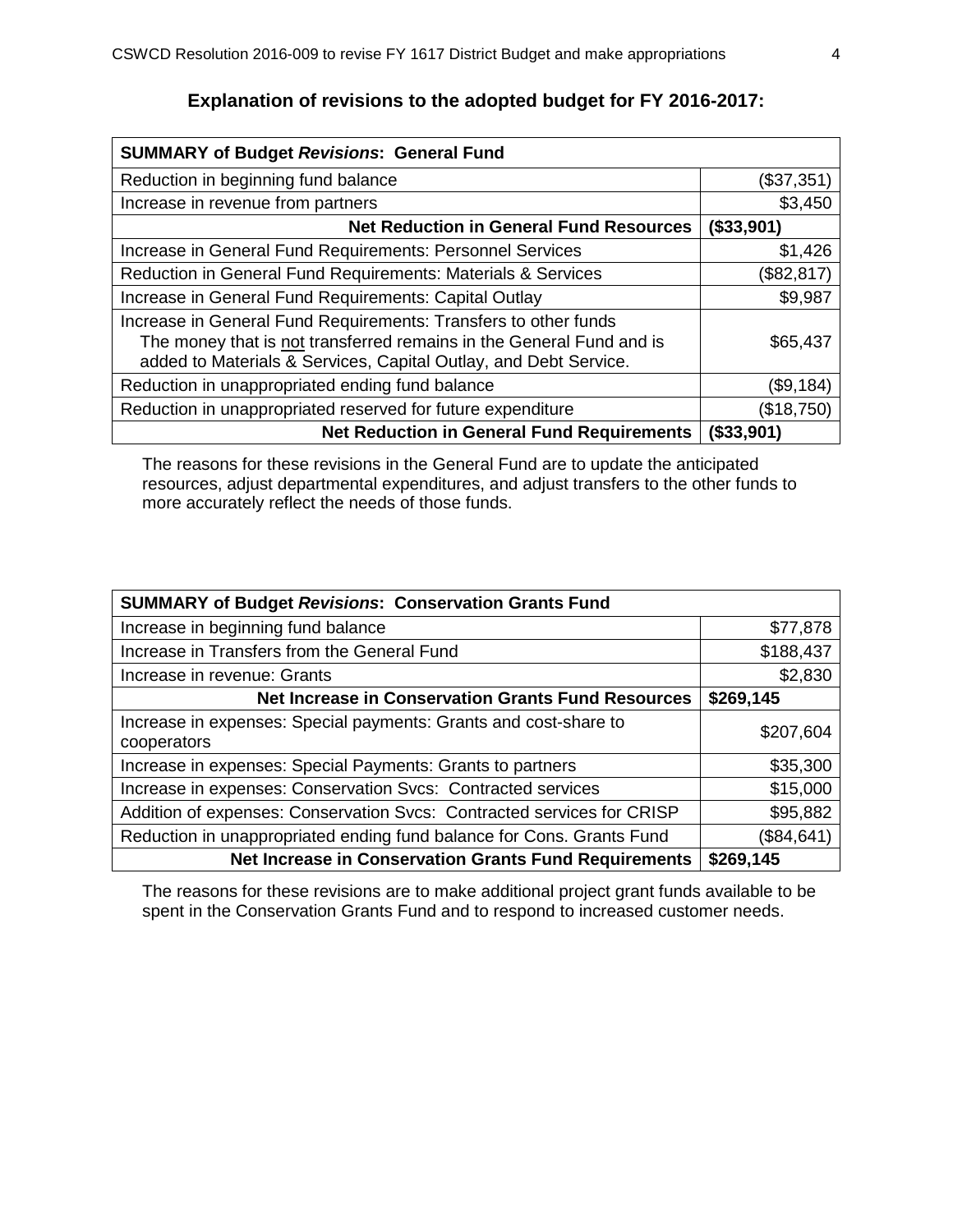| <b>SUMMARY of Budget Revisions: Conservation Loans Fund</b>                                          |            |  |
|------------------------------------------------------------------------------------------------------|------------|--|
| Increase in revenue: Conservation loan disbursements from Oregon DEQ                                 | \$22,293   |  |
| Increase in revenue: Loan repayments (principal) received from<br><b>Conservation Loan borrowers</b> | \$1,337    |  |
| Increase in revenue: Loan repayments (interest) received from<br><b>Conservation Loan borrowers</b>  | \$28       |  |
| Reduction in revenue: Loan repayments (principal) received from Septic<br>Loan borrowers             | (\$3,500)  |  |
| Reduction in revenue: Loan repayments (interest) received from Septic<br>Loan borrowers              | (\$105)    |  |
| Increase in revenue: Interest from bank accounts                                                     | \$500      |  |
| <b>Net Increase in Conservation Loans Fund Resources</b>                                             | \$20,553   |  |
| Reduction in expenses: Special Payments: Conservation Ioans                                          | (\$48,900) |  |
| Reduction in unappropriated ending fund balance                                                      | (\$38,620) |  |
| Increase in reserved for future expenditure                                                          | \$108,073  |  |
| Net Increase in Conservation Loans Fund Requirements                                                 | \$20,553   |  |

Conservation Loans Fund revenue is increased in order to more accurately reflect updated expectations. Requirements are revised to reflect anticipated customer needs and to increase the amount of money to be reserved for future years.

| <b>SUMMARY of Budget Revisions: Working Lands Legacy Fund</b>                                                             |             |  |
|---------------------------------------------------------------------------------------------------------------------------|-------------|--|
| Increase in beginning fund balance                                                                                        | \$32,686    |  |
| Reduction in transfers from the General Fund                                                                              | (\$23,000)  |  |
| Increase in revenue: interest from bank accounts                                                                          | \$600       |  |
| Reduction in revenue: Grants to acquire land and/or conservation<br>easements                                             | (\$898,835) |  |
| <b>Net Reduction in Working Lands Legacy Fund Resources</b>                                                               | (\$888,549) |  |
| Reduction in expenses: Land Mgmt: Capital Outlay: Purchase/acquire land<br>for conservation                               | (\$943,875) |  |
| Increase in expenses: Land Mgmt: Capital Outlay: Improve/maintain<br>property/easements                                   | \$20,000    |  |
| Increase in expenses: Land Mgmt: Materials & Services: Transaction fees,<br>recording of easements, legal fees, bank fees | \$40,286    |  |
| Reduction in reserves for future expenditure                                                                              | (\$4,960)   |  |
| Net Reduction in Working Lands Legacy Fund Requirements                                                                   | (\$888,549) |  |

The primary reason for reducing the Working Lands Legacy Fund resources and requirements is to update the capital outlay expenses related to a major grant that the District has applied for related to the purchase of a forested property. The District has learned that if the grant is awarded, the funds for purchase of the property will be paid by the funder directly to the landowners, rather than going through the District as previously thought. The grant will include land stewardship funds, to be paid to the District for future expenditure. Other revisions are made to more accurately reflect District needs.